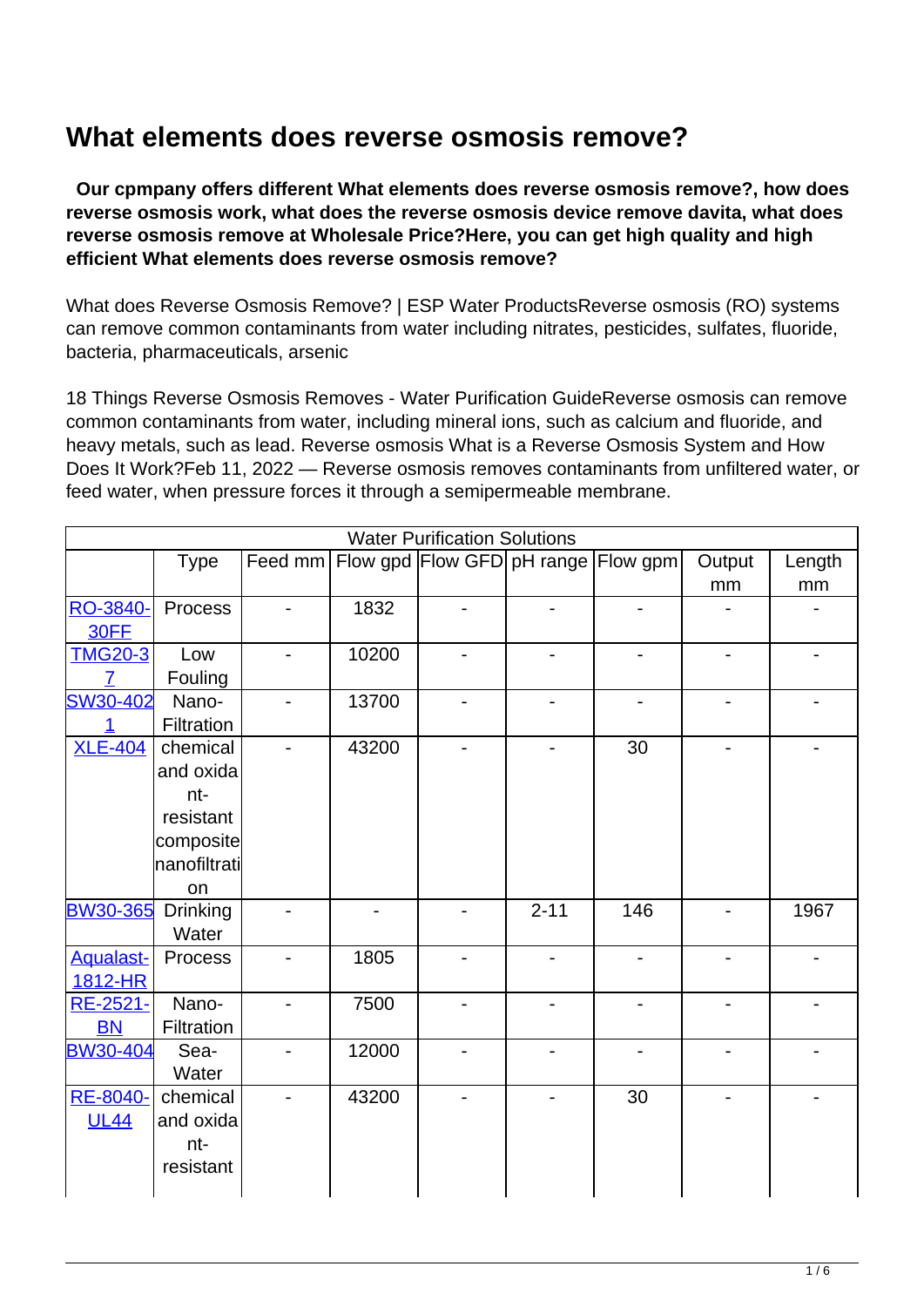|                           | composite                    |                              |                              |                              |                          |                              |                              |                              |
|---------------------------|------------------------------|------------------------------|------------------------------|------------------------------|--------------------------|------------------------------|------------------------------|------------------------------|
|                           | nanofiltrati<br>on           |                              |                              |                              |                          |                              |                              |                              |
| <b>TW30HP-</b>            | Spiral                       |                              | 10000                        |                              |                          |                              |                              |                              |
| 2527                      | Wound                        |                              |                              |                              |                          |                              |                              |                              |
|                           | RE-1812- nanofiltrati        |                              | 450                          |                              |                          |                              | $\overline{\phantom{0}}$     |                              |
| $6 \overline{6}$          | on                           |                              |                              |                              |                          |                              |                              |                              |
| RO-4040-                  | Nano-                        | $\overline{\phantom{0}}$     | $\overline{\phantom{0}}$     |                              |                          |                              | $\overline{\phantom{0}}$     |                              |
| <b>FF</b>                 | Filtration                   |                              |                              |                              |                          |                              |                              |                              |
|                           | TW30-201UltraFiltrat         |                              | $\qquad \qquad \blacksquare$ |                              |                          | $14.7 -$                     | $\qquad \qquad \blacksquare$ | 1706                         |
| $\overline{3}$            | ion                          |                              |                              |                              |                          | 35.7                         |                              |                              |
| RE-8040-                  | <b>Brackish</b>              |                              | 10200                        |                              |                          |                              |                              |                              |
| <b>BR4</b>                | water                        |                              |                              |                              |                          |                              |                              |                              |
| <b>TML20D-4</b>           | Process                      | $\qquad \qquad \blacksquare$ | 4832                         | $\qquad \qquad \blacksquare$ | $\overline{\phantom{a}}$ | -                            | $\overline{\phantom{0}}$     | $\qquad \qquad \blacksquare$ |
| <b>SW30HR-</b>            | <b>Brackish</b>              |                              |                              |                              |                          |                              |                              |                              |
| 4021                      | Water                        |                              |                              |                              |                          |                              |                              |                              |
| <b>SU-720R</b>            | Sanitizabl                   |                              | 4832                         |                              |                          |                              |                              |                              |
|                           | $\mathbf e$                  |                              |                              |                              |                          |                              |                              |                              |
| RE-1810-                  | chemical                     |                              | 115200                       |                              |                          | 80                           |                              |                              |
| $\overline{5}$            | and oxida                    |                              |                              |                              |                          |                              |                              |                              |
|                           | nt-                          |                              |                              |                              |                          |                              |                              |                              |
|                           | resistant                    |                              |                              |                              |                          |                              |                              |                              |
|                           | composite<br>nanofiltrati    |                              |                              |                              |                          |                              |                              |                              |
|                           |                              |                              |                              |                              |                          |                              |                              |                              |
|                           |                              |                              |                              |                              |                          |                              |                              |                              |
|                           | on                           |                              |                              |                              |                          |                              |                              |                              |
| <b>TM820L-4</b>           | Process                      | $\overline{\phantom{0}}$     | 4832                         |                              | -                        | $\qquad \qquad \blacksquare$ | $\overline{\phantom{0}}$     | $\qquad \qquad \blacksquare$ |
| <b>TMG1</b>               | <b>Bioreactor</b>            |                              |                              | $4 - 20$                     |                          |                              |                              |                              |
|                           | <b>MBR</b>                   |                              |                              |                              |                          |                              |                              |                              |
| $-400i$                   | <b>SW30ULE</b> Sea water     |                              | 37600                        |                              |                          |                              |                              |                              |
|                           |                              |                              |                              |                              |                          |                              |                              |                              |
| TM720C-4 Process          |                              |                              | 6027                         |                              |                          |                              |                              |                              |
| $\overline{4}$            | <b>BW30-365</b> UltraFiltrat |                              |                              |                              | Ξ.                       | $16.3 -$                     | $\overline{\phantom{0}}$     | 2216                         |
| $-IG$                     | ion                          |                              |                              |                              |                          | 39.5                         |                              |                              |
|                           | RE-2540- residential         | $\overline{\phantom{0}}$     | 60                           |                              |                          |                              |                              |                              |
| <u>FE</u>                 |                              |                              |                              |                              |                          |                              |                              |                              |
|                           | XUS2909 UltraFiltrat         |                              | $\overline{a}$               |                              | $\overline{\phantom{0}}$ | $16.3 -$                     | $\overline{\phantom{0}}$     | 2216                         |
| 08                        | ion                          |                              |                              |                              |                          | 39.5                         |                              |                              |
| <b>BW30-400</b>           | Process                      | $\overline{a}$               | 1832                         |                              |                          |                              |                              |                              |
| $-IG$                     |                              |                              |                              |                              |                          |                              |                              |                              |
|                           | SFP 2880 NanoFiltra          | $\blacksquare$               | 8200                         | $\blacksquare$               | Ξ.                       | $\qquad \qquad \blacksquare$ | $\overline{\phantom{0}}$     |                              |
| XP                        | tion                         |                              |                              |                              |                          |                              |                              |                              |
| <b>Fortilife</b>          | Saving                       | $\overline{\phantom{0}}$     | 12000                        |                              |                          |                              |                              |                              |
| <b>XC7</b>                | Energy                       |                              |                              |                              |                          |                              |                              |                              |
| <b>XLFRLE-4</b><br>00-34i | Low<br>Fouling               |                              | 2200                         | $\overline{\phantom{a}}$     |                          | $\qquad \qquad \blacksquare$ | ۰                            |                              |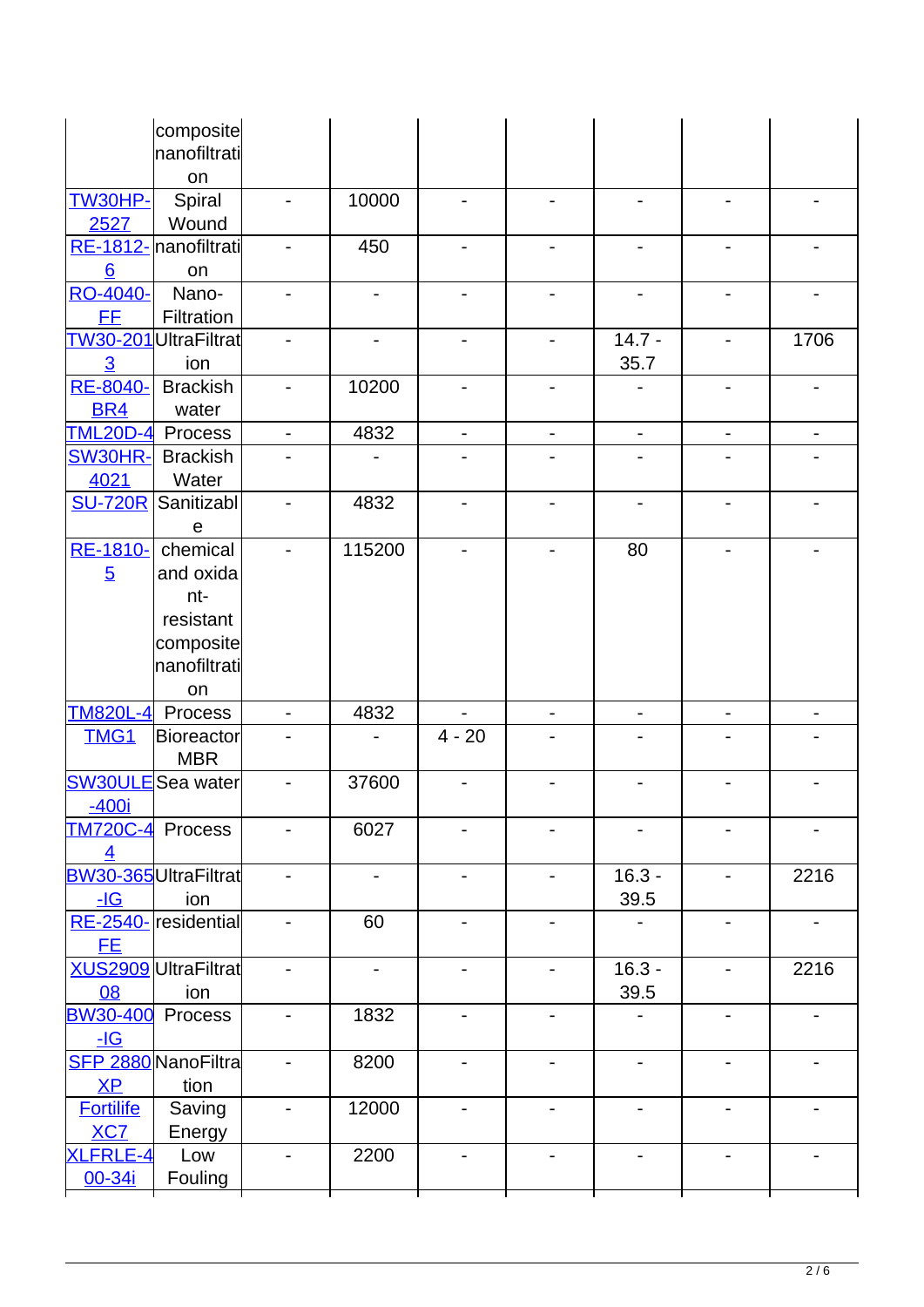| <b>TM720-44</b>           | Spiral<br>Wound             | $\overline{\phantom{0}}$     | 12000                        |                          |                          |                          |                          |                          |
|---------------------------|-----------------------------|------------------------------|------------------------------|--------------------------|--------------------------|--------------------------|--------------------------|--------------------------|
| <b>SW30-402</b>           |                             |                              |                              |                          |                          |                          |                          |                          |
|                           | Nano-<br>Filtration         | 28.6                         | 7500                         | $\overline{a}$           |                          | $\overline{\phantom{a}}$ | 200.7                    | 1016                     |
| <b>BW30LE-</b><br>44      | Sanitizabl<br>e             | $\overline{\phantom{0}}$     | 3300                         | $\overline{\phantom{a}}$ | Ξ.                       |                          | $\overline{\phantom{a}}$ | $\overline{\phantom{a}}$ |
|                           | RE-16040 Sanitizabl         | $\overline{\phantom{0}}$     | 4832                         | $\overline{\phantom{a}}$ |                          | -                        | $\overline{\phantom{0}}$ | $\overline{\phantom{a}}$ |
| $-FLR$                    | е                           |                              |                              |                          |                          |                          |                          |                          |
| <b>SW30XLE</b><br>$-400i$ | High<br>Rejection           | $\overline{\phantom{a}}$     | 11000                        | $\overline{\phantom{0}}$ |                          |                          | $\overline{\phantom{0}}$ |                          |
| <b>TMG20-4</b>            | Seawater                    | $\overline{\phantom{a}}$     | 9900                         | $\overline{a}$           |                          | $\overline{\phantom{a}}$ | $\overline{\phantom{0}}$ | $\overline{\phantom{a}}$ |
| $\overline{3}$            |                             |                              |                              |                          |                          |                          |                          |                          |
|                           | <b>ECO PLA UltraFiltrat</b> | $\overline{\phantom{0}}$     | $\qquad \qquad \blacksquare$ |                          | $\overline{\phantom{0}}$ | $12.1 -$                 | $\blacksquare$           | 1706                     |
| <b>TINUM-44</b>           | ion                         |                              |                              |                          |                          | 29.5                     |                          |                          |
| <b>NF200-4</b>            | <b>Brackish</b>             | 28.6                         | 12650                        | $\overline{a}$           |                          | -                        | 200.7                    | 1016                     |
|                           | Water                       |                              |                              |                          |                          |                          |                          |                          |
| <b>SUL-G2</b>             | Industrial                  | $\overline{\phantom{a}}$     | 380                          |                          |                          |                          | $\overline{\phantom{0}}$ | 1016                     |
|                           | process a                   |                              |                              |                          |                          |                          |                          |                          |
|                           | pplications                 |                              |                              |                          |                          |                          |                          |                          |
| <b>SW30HR-</b>            | Sanitizabl                  |                              | 5500                         |                          |                          |                          |                          |                          |
| 4021                      | $\mathsf e$                 |                              |                              |                          |                          |                          |                          |                          |
| IP-51-06                  | Process                     | $\blacksquare$               | 1832                         |                          |                          |                          | $\blacksquare$           |                          |
| <b>RO-394</b>             | Process                     | $\overline{\phantom{0}}$     | 4832                         |                          |                          |                          |                          |                          |
| RE-4040-                  | Sea water                   |                              | 5800                         |                          |                          |                          |                          |                          |
| <b>SHE</b>                |                             |                              |                              |                          |                          |                          |                          |                          |
| <b>ECO</b>                | Sanitizabl                  |                              | 10500                        |                          |                          |                          |                          |                          |
| <b>PRO-440i</b>           | $\mathsf e$                 |                              |                              |                          |                          |                          |                          |                          |
|                           | TW30-402 Sanitizabl         |                              | 2097                         |                          |                          |                          |                          |                          |
|                           | e                           |                              |                              |                          |                          |                          |                          |                          |
|                           | TM820E-4 Industrial         |                              | 1160                         |                          |                          |                          |                          | 1016                     |
|                           | process a                   |                              |                              |                          |                          |                          |                          |                          |
|                           | pplications                 |                              |                              |                          |                          |                          |                          |                          |
| <b>SW30HR-</b>            | Sanitizabl                  | $\overline{\phantom{a}}$     | 8800                         | $\overline{a}$           | -                        | $\overline{\phantom{a}}$ | $\overline{\phantom{a}}$ | $\overline{\phantom{a}}$ |
| 254                       | e                           |                              |                              |                          |                          |                          |                          |                          |
| RE-2540-                  | Saving                      | $\qquad \qquad \blacksquare$ | 12000                        | $\overline{\phantom{a}}$ | -                        | $\overline{\phantom{a}}$ | $\overline{\phantom{a}}$ |                          |
|                           |                             |                              |                              |                          |                          |                          |                          |                          |
| CE                        | Energy                      |                              |                              |                          |                          |                          |                          |                          |
| $LC-$                     | Sanitizabl                  | $\qquad \qquad \blacksquare$ | 13000                        | $\overline{\phantom{a}}$ | -                        | $\overline{\phantom{a}}$ | $\overline{\phantom{a}}$ | $\overline{\phantom{a}}$ |
| <b>HR-404</b>             | e                           |                              |                              |                          |                          |                          |                          |                          |
| RE-2540-                  | Process                     | $\overline{\phantom{0}}$     | 1805                         | $\overline{\phantom{a}}$ | Ξ.                       | $\overline{\phantom{a}}$ | $\overline{\phantom{a}}$ |                          |
| FD.                       |                             |                              |                              |                          |                          |                          |                          |                          |
| <b>TW30-181</b>           | Seawater                    | $\qquad \qquad \blacksquare$ | 6500                         | -                        | -                        | $\overline{\phantom{a}}$ | $\overline{\phantom{a}}$ | $\overline{\phantom{a}}$ |
| $2 - 16$                  |                             |                              |                              |                          |                          |                          |                          |                          |
| <b>TM620-4</b>            | Process                     | $\overline{\phantom{a}}$     | 4832                         | $\overline{\phantom{a}}$ | $\overline{\phantom{0}}$ | $\overline{\phantom{a}}$ | $\overline{\phantom{a}}$ |                          |
| <u>-DM-040-</u>           | Sanitizabl                  | $\overline{\phantom{0}}$     | 3000                         |                          |                          |                          | $\overline{\phantom{a}}$ |                          |
|                           |                             |                              |                              |                          |                          |                          |                          |                          |
| <b>LS</b>                 | $\mathbf e$                 |                              |                              |                          |                          |                          |                          |                          |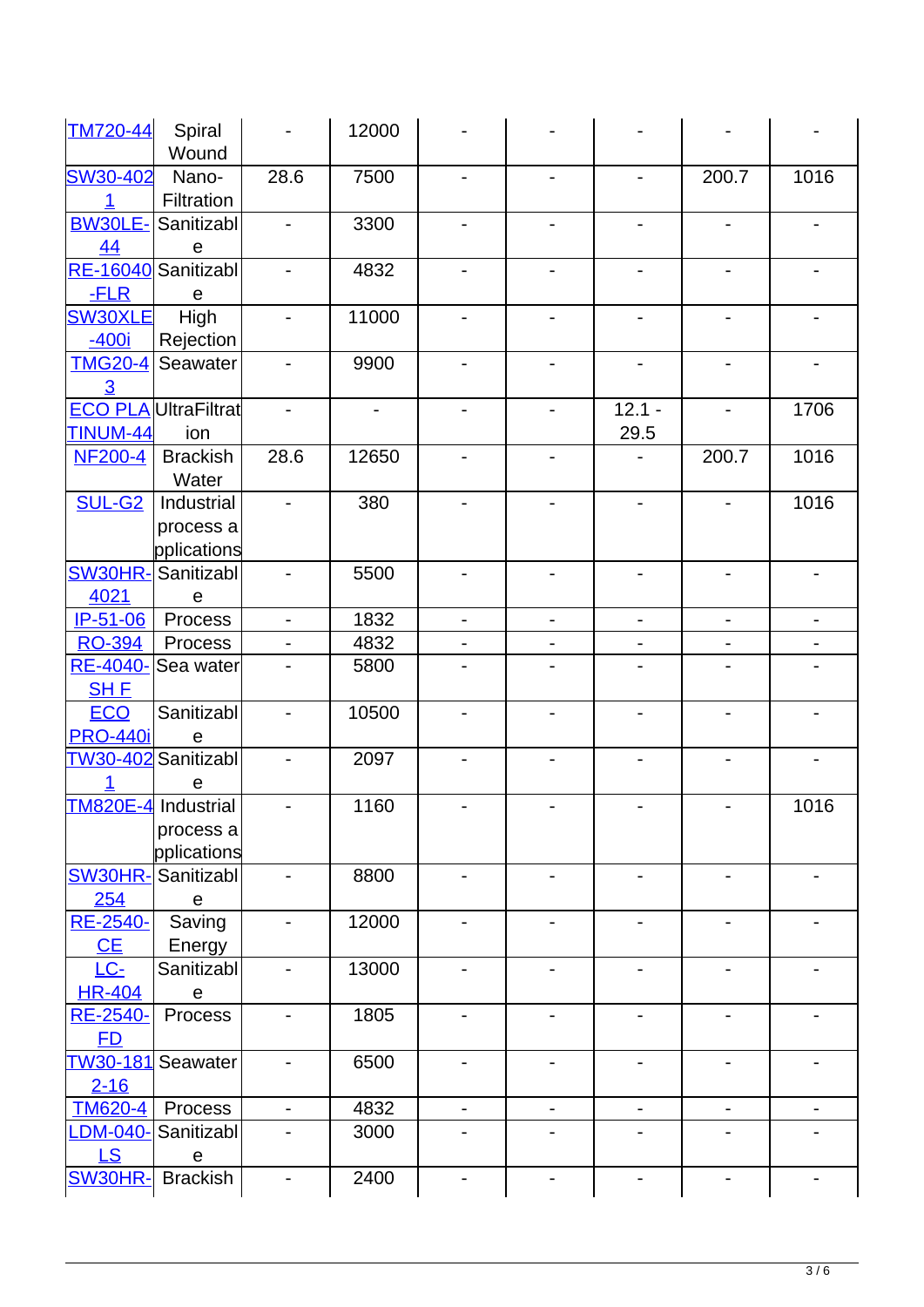| 2521                    | water                         |                |                          |                          |                          |                              |                              |                          |
|-------------------------|-------------------------------|----------------|--------------------------|--------------------------|--------------------------|------------------------------|------------------------------|--------------------------|
|                         | ECO-400i <sub>Tap</sub> Water | 19.1           | 5200                     |                          |                          | $\overline{\phantom{a}}$     | 117.1                        | 1049                     |
| <b>TM810S</b>           | Seawater                      |                | 11000                    |                          |                          |                              |                              | 1016                     |
|                         | Nanofiltrat                   |                |                          |                          |                          |                              |                              |                          |
|                         | ion                           |                |                          |                          |                          |                              |                              |                          |
| <b>TML20N-4</b>         | <b>Brackish</b>               |                | 8900                     |                          |                          |                              |                              |                          |
|                         | water                         |                |                          |                          |                          |                              |                              |                          |
| <b>UE-181</b>           | Seawater                      |                | 7200                     |                          |                          | $\overline{\phantom{a}}$     | $\qquad \qquad \blacksquare$ |                          |
| <b>BW30XFR</b>          | Sea-                          |                | 6000                     |                          |                          |                              |                              |                          |
| LE-400-34               | Water                         |                |                          |                          |                          |                              |                              |                          |
| $LE-44$                 | <b>Brackish</b>               | -              | 6900                     |                          |                          |                              | $\overline{\phantom{0}}$     |                          |
|                         | water                         |                |                          |                          |                          |                              |                              |                          |
|                         | <b>TW30HP-</b> residential    |                | 30                       |                          |                          |                              |                              |                          |
| 254                     |                               |                |                          |                          |                          |                              |                              |                          |
|                         | TW30-251 Seawater             |                | 12000                    |                          |                          |                              |                              | 1016                     |
| $\overline{4}$          | Nanofiltrat                   |                |                          |                          |                          |                              |                              |                          |
|                         | ion                           |                |                          |                          |                          |                              |                              |                          |
| <b>TML20-4</b>          | Seawater                      |                | 2000                     |                          |                          |                              |                              | 1016                     |
|                         | Nanofiltrat                   |                |                          |                          |                          |                              |                              |                          |
|                         | ion                           |                |                          |                          |                          |                              |                              |                          |
| <b>BW30FR-</b>          | <b>Drinking</b>               | 17.3           | 50                       |                          |                          | $\overline{\phantom{a}}$     | 44.5                         | 298                      |
| $\overline{4}$          | Water                         |                |                          |                          |                          |                              |                              |                          |
| $IP-51XP$               | UltraFiltrat                  | $\overline{a}$ | $\overline{\phantom{0}}$ |                          |                          | $7.7 - 18.9$                 | $\overline{\phantom{a}}$     | 1200                     |
|                         | ion                           |                |                          |                          |                          |                              |                              |                          |
| <b>RE-16040</b>         | Industrial                    |                |                          |                          | $2 - 11$                 | 234                          | $\overline{\phantom{0}}$     | 3056                     |
| $-BE$                   |                               |                |                          |                          |                          |                              |                              |                          |
| <b>SW30HRL</b> brackish |                               | $\overline{a}$ | 12100                    |                          |                          | $\overline{\phantom{0}}$     | $\blacksquare$               |                          |
| $E-4$                   |                               |                |                          |                          |                          |                              |                              |                          |
|                         | water                         |                |                          |                          |                          |                              |                              |                          |
| <b>SFP 2860</b>         | Seawater                      |                | 9000                     |                          |                          |                              |                              |                          |
| XP                      |                               |                |                          |                          |                          |                              |                              |                          |
| SW30HR-                 | High                          |                | 11000                    |                          |                          |                              |                              |                          |
| 404                     | Rejection                     |                |                          |                          |                          |                              |                              |                          |
| RE-8040-                | Process                       | -              | 4832                     | $\overline{\phantom{a}}$ | $\overline{\phantom{0}}$ | $\overline{\phantom{a}}$     | $\overline{\phantom{0}}$     | $\overline{\phantom{a}}$ |
| <b>SH E</b>             |                               |                |                          |                          |                          |                              |                              |                          |
| <b>TM820-4</b>          | High                          | -              | 2250                     | $\overline{\phantom{0}}$ | $\overline{\phantom{0}}$ | $\overline{\phantom{0}}$     | $\overline{\phantom{0}}$     |                          |
|                         | Rejection                     |                |                          |                          |                          |                              |                              |                          |
| $IP-51$                 | Seawater                      | ÷,             | 6500                     | $\overline{a}$           | $\blacksquare$           | $\overline{\phantom{a}}$     | $\blacksquare$               | $\overline{a}$           |
| TW30-181                | Seawater                      |                | 1900                     |                          |                          |                              |                              |                          |
| $2 - 1$                 |                               |                |                          |                          |                          |                              |                              |                          |
| <b>TM710D</b>           | Ultra low                     |                | 1700                     |                          |                          |                              | $\overline{\phantom{a}}$     |                          |
|                         | pressure                      |                |                          |                          |                          |                              |                              |                          |
|                         | brackish                      |                |                          |                          |                          |                              |                              |                          |
|                         | water                         |                |                          |                          |                          |                              |                              |                          |
| RE-8040-                | Process                       |                | 4832                     |                          |                          | $\qquad \qquad \blacksquare$ | $\qquad \qquad \blacksquare$ |                          |
| <b>FLR44</b>            |                               |                |                          |                          |                          |                              |                              |                          |
| RE-8040-                | brackish                      |                | 300                      |                          |                          | $\overline{\phantom{a}}$     | $\overline{\phantom{a}}$     |                          |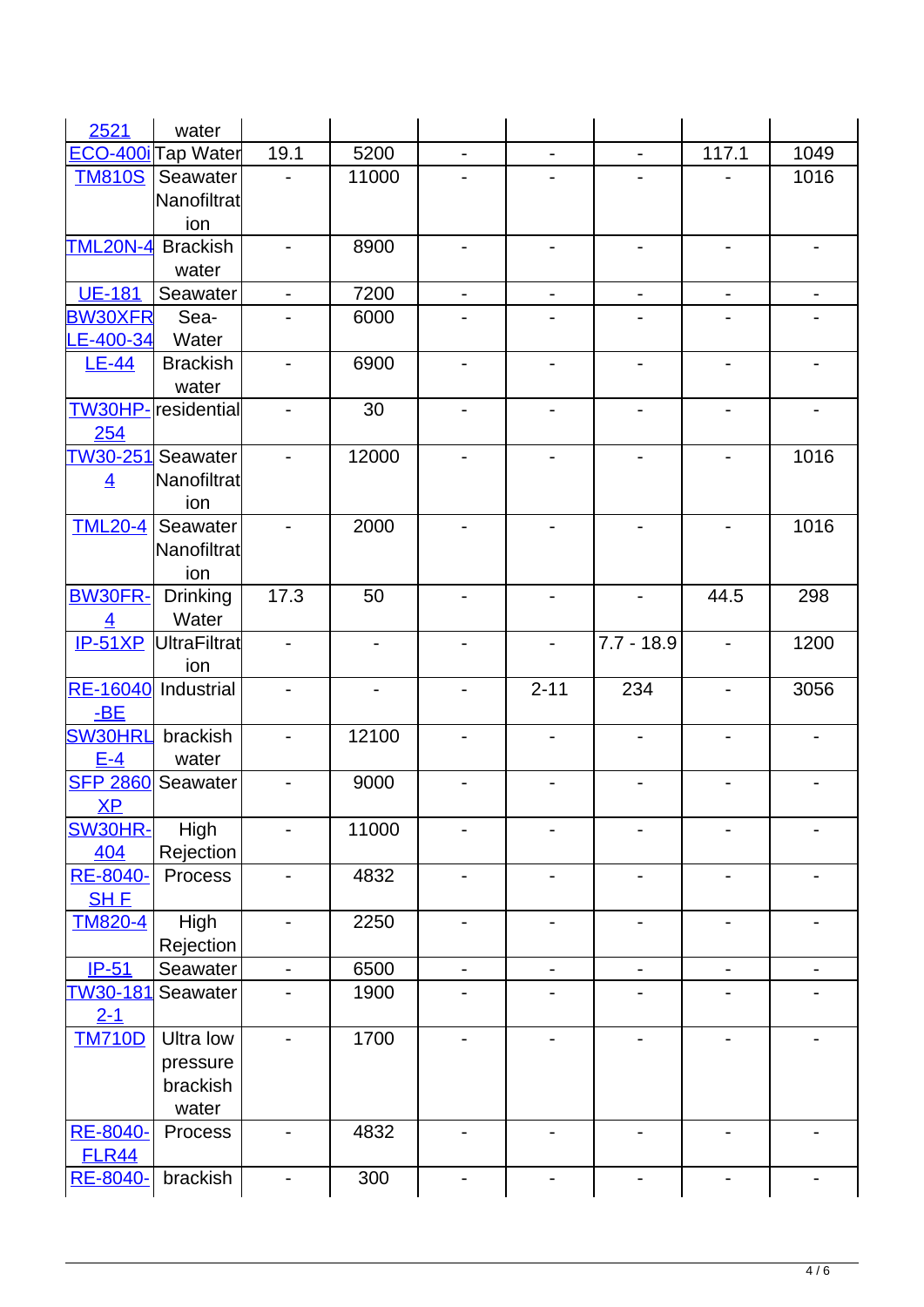| <b>BE</b>       | water                       |                              |                          |                              |                          |                          |                              |                          |
|-----------------|-----------------------------|------------------------------|--------------------------|------------------------------|--------------------------|--------------------------|------------------------------|--------------------------|
|                 | ECO-440i Sanitizabl         |                              | 1400                     |                              |                          |                          |                              |                          |
|                 | $\mathbf e$                 |                              |                          |                              |                          |                          |                              |                          |
| NE-8040-        | Seawater                    | -                            | 1900                     |                              |                          |                          |                              |                          |
| $\overline{7}$  |                             |                              |                          |                              |                          |                          |                              |                          |
| <b>TW30HP-</b>  | Seawater                    | -                            | 6500                     | -                            |                          |                          | $\overline{\phantom{0}}$     |                          |
| 4641            |                             |                              |                          |                              |                          |                          |                              |                          |
| <b>SUL-G1</b>   | Sanitizabl                  |                              | 2600                     |                              |                          |                          |                              |                          |
|                 | $\mathbf e$                 |                              |                          |                              |                          |                          |                              |                          |
| SW30HR-         | Low                         | $\overline{\phantom{0}}$     | 2250                     | -                            |                          | -                        | Ξ.                           |                          |
| 404             | Fouling                     |                              |                          |                              |                          |                          |                              |                          |
| <b>XLE-404</b>  | High                        | $\overline{\phantom{0}}$     | 10000                    | $\overline{\phantom{0}}$     |                          | -                        | ۰                            |                          |
|                 | Rejection                   |                              |                          |                              |                          |                          |                              |                          |
| <b>TM820M-</b>  | Ultra low                   |                              | 9800                     |                              |                          |                          |                              |                          |
| $\overline{4}$  | pressure                    |                              |                          |                              |                          |                          |                              |                          |
|                 | brackish                    |                              |                          |                              |                          |                          |                              |                          |
|                 | water                       |                              |                          |                              |                          |                          |                              |                          |
| <b>TM720L-4</b> | Sanitizabl                  | $\blacksquare$               | 2200                     |                              |                          |                          |                              |                          |
| $\overline{4}$  | $\mathbf e$                 |                              |                          |                              |                          |                          |                              |                          |
| LP-254          | Seawater                    | $\blacksquare$               | 6500                     | $\overline{\phantom{a}}$     | $\overline{\phantom{0}}$ | $\blacksquare$           | $\overline{\phantom{a}}$     | -                        |
| RE-2012-        | Process                     | -                            | 4832                     |                              |                          |                          |                              |                          |
| LPE             |                             |                              |                          |                              |                          |                          |                              |                          |
| RE-4021-        | brachish                    | $\overline{a}$               | 600                      | $\overline{a}$               |                          |                          |                              |                          |
| <b>BLF</b>      | chlorine                    |                              |                          |                              |                          |                          |                              |                          |
|                 | resistant                   |                              |                          |                              |                          |                          |                              |                          |
| <b>ECO PLA</b>  | Seawater                    |                              | 29000                    |                              |                          |                          |                              |                          |
| <b>TINUM-44</b> |                             |                              |                          |                              |                          |                          |                              |                          |
| <u>0i</u>       |                             |                              |                          |                              |                          |                          |                              |                          |
|                 | P-77XP-0 NanoFiltra         |                              | 1600                     |                              |                          |                          |                              |                          |
| 8               | tion                        |                              |                          |                              |                          |                          |                              |                          |
| <b>SW30HRL</b>  | Seawater                    | $\overline{\phantom{0}}$     | 6500                     | $\overline{\phantom{0}}$     | $\overline{\phantom{0}}$ | -                        | $\overline{\phantom{0}}$     | 1016                     |
| E-400i          |                             |                              |                          |                              |                          |                          |                              |                          |
| PD-51-08        | Seawater                    | $\blacksquare$               | 6200                     | ÷,                           |                          | $\overline{\phantom{a}}$ | $\blacksquare$               | 1016                     |
| SW30XH          | <b>Brackish</b>             | 19.1                         | 2400                     |                              | $2 - 11$                 |                          | 99.1                         | 1016                     |
| <b>R-400i</b>   | Water                       |                              |                          |                              |                          |                          |                              |                          |
| NE-1812-        | Seawater                    | -                            | 36000                    | $\qquad \qquad \blacksquare$ | -                        | ۰                        | $\overline{\phantom{a}}$     | $\overline{\phantom{a}}$ |
| $\overline{7}$  |                             |                              |                          |                              |                          |                          |                              |                          |
|                 | RE-2540-Tap Water           | $\qquad \qquad \blacksquare$ | 475                      | $\overline{\phantom{0}}$     | $\overline{\phantom{0}}$ | $\blacksquare$           | $\overline{\phantom{0}}$     |                          |
| <b>BLR</b>      |                             |                              |                          |                              |                          |                          |                              |                          |
|                 | NE-2540-UltraFiltrat        |                              |                          |                              |                          |                          |                              |                          |
|                 |                             | $\overline{\phantom{0}}$     | $\overline{\phantom{0}}$ | -                            | $\overline{\phantom{0}}$ | $19.8 -$                 | $\overline{\phantom{0}}$     | 2216                     |
| 9               | ion                         |                              |                          |                              |                          | 48.1                     |                              |                          |
|                 | <b>XLFRLE-4UltraFiltrat</b> | -                            | $\overline{\phantom{0}}$ | $\overline{\phantom{0}}$     | $\overline{\phantom{0}}$ | $1.4 - 4.4$              | $\qquad \qquad \blacksquare$ | 1140                     |
| 00-34i          | ion                         |                              |                          |                              |                          |                          |                              |                          |
| LC              | Seawater                    | -                            | 5900                     | -                            | -                        | $\overline{\phantom{a}}$ | $\blacksquare$               | 1016                     |
| $LE-404$        |                             |                              |                          |                              |                          |                          |                              |                          |
| <b>BW30XFR</b>  | Seawater                    | -                            | 7000                     | -                            |                          | ۰                        | $\blacksquare$               | ۰                        |